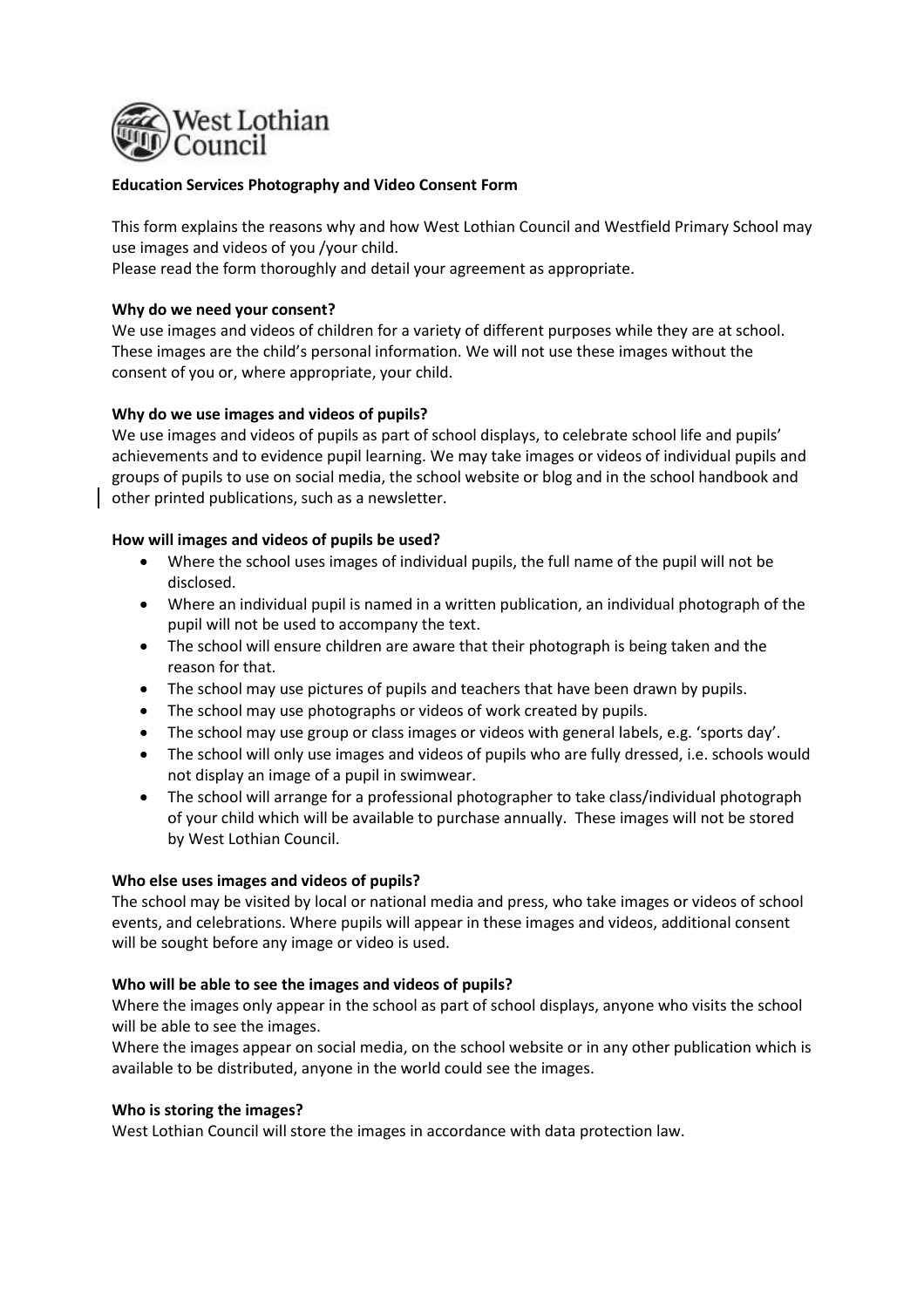# **How long will the images be stored?**

We will not re-use any photographs or recordings a year after the pupil leaves this school. Photographs and videos published on our school website and social media feeds may remain indefinitely.

# **Your rights**

You have a number of rights under data protection law, including the right to request your information and to request that the information be amended if incorrect or, in some circumstances, erased.To make a request for information, amendment or erasure, you will need to put your request in writing to West Lothian Council, West Lothian Civic Centre, Howden South Road, Livingston, West Lothian, EH54 6FF

If you have any questions or concerns about how your information is used, please contact the Headteacher. You can also contact the Data Protection Officer, West Lothian Council, West Lothian Civic Centre, Howden South Road, Livingston, West Lothian, EH54 6FF, email: DataProtectionOfficer@westlothian.gov.uk. More information about data protection and how it applies to you, including how to make a complaint, is available from the Information Commissioner's **Office**